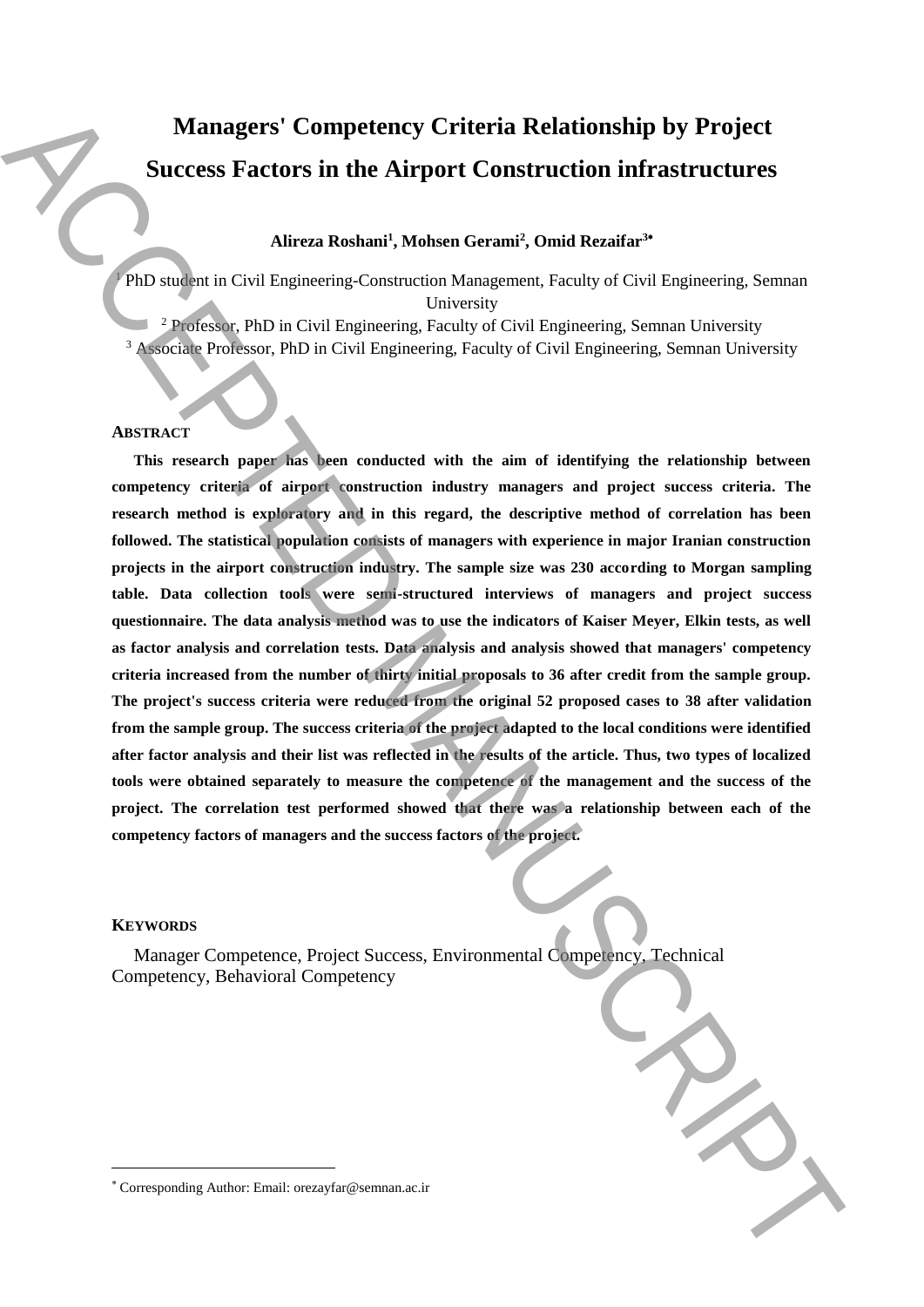## **1. Introduction**

One of the key issues in achieving sustainable development is to pay attention to the infrastructure of a country. Among these, the airport construction industry is one of the most effective and vital issues in this field. Therefore, the successful implementation of the airport projects is decisive. If a set of factors can be shown to be effective in success rate and that the suitability of the project manager is considered as one of these factors influencing significantly the project success, the projectrelated organizations will be better able, knowing these factors, to effectively address the challenges facing the project and they will make better decision and planning in the successful implementation of the project. The findings show that there is a positive relationship between the competencies of managers and the project success factors [1-4].

#### **2. Methodology**

This study has been done by descriptive survey method. Since identifying the criteria of managers' competence and project success required referring to information resources. In this regard, two methods have been used. In the first stage, referred to the published resources and these resources have been identified and extracted, and in the second stage to experienced managers in Airport construction was consulted to validate the identified criteria. Since in this study, the identification of localization criteria in the success of the project has been discussed, experienced managers have made significant contributions by adapting the criteria to the climatic-socio-cultural requirements of the airport construction industry.

Experienced managers with experience in building of airport development projects in Iran have formed the statistical population of the present study. The number of these managers was 550, of which 230 were selected as the sample group, according to Morgan's sampling table. The selection of individuals to participate in the polls was considered as an available sample to the extent of saturation.

Therefore, the data collection method can be considered as a combination of library and field methods in which library receipts and interview tools and questionnaires have been used. The interview form was designed for managers in a semi-structured manner. Because they can remove and add to the listed management criteria and prioritize them, a questionnaire was used to measure the data of project success criteria.

Its localization required the revision and localization of localized criteria. For this reason, the designed

questionnaire was provided to experienced managers so that they could comment on localized criteria while determining their priority.

Validity and reliability of data collection tools has gone through its validation process as follows. First, the tools were provided to 50 experts to comment on the proposed criteria in terms of form and content and in accordance with the realities of the airport construction industry. In the next stage, these tools were implemented in a group of 230 people, and their data were operated through a computer. The implementation of factor analysis test for managers' competency criteria as well as project success criteria determined the validity of each factor and also the elimination of some of them that lacked the necessary factor load, the durability and validity of each of them. In another phase of this statistical test, Cronbach's alpha coefficients were calculated for the questionnaire scales. Achieving coefficients above 0.8 indicates the existence of reliability or stability of measurement in these scales and research tools. **1.** Interesting the state and since the project governance and point the state and leadership ACCEPTER CONTRACT (and the state and leadership ACCEPTER CONTRACT (and the state and interest governance and interest governan

Since the data resulting from the implementation of research tools were quantifiable, first descriptive statistics indicators were used to analyze them. Structural equation tests are then used to determine the normality of the data, as well as factor analysis tests to determine the validity of each of the factors of managers' competency criteria and project success criteria. The correlation test has also been used to identify the relationship between managers' competency criteria and project success criteria. The software used in this analysis was SPSS.

# **3. Discussion and Results**

According to the obtained results, this issue has been studied in three sections: identifying competency criteria, managing the identification of project success factors and localized project success criteria in the following detail.

Factor analysis test indicates that the competency criteria of managers corresponding to the three scales of environmental, technical and behavioral can be appropriate criteria for identifying and evaluating competency for the position of project manager in the airport construction industry. In order to identify the localized model of management competency criteria in the airport construction industry, thirteen criteria out of thirty-six identified criteria are known as native criteria in Iran. These include: 1- Leadership competency, 2- Project financing management, 3- Project cost management, 4- Problem solving and decision making